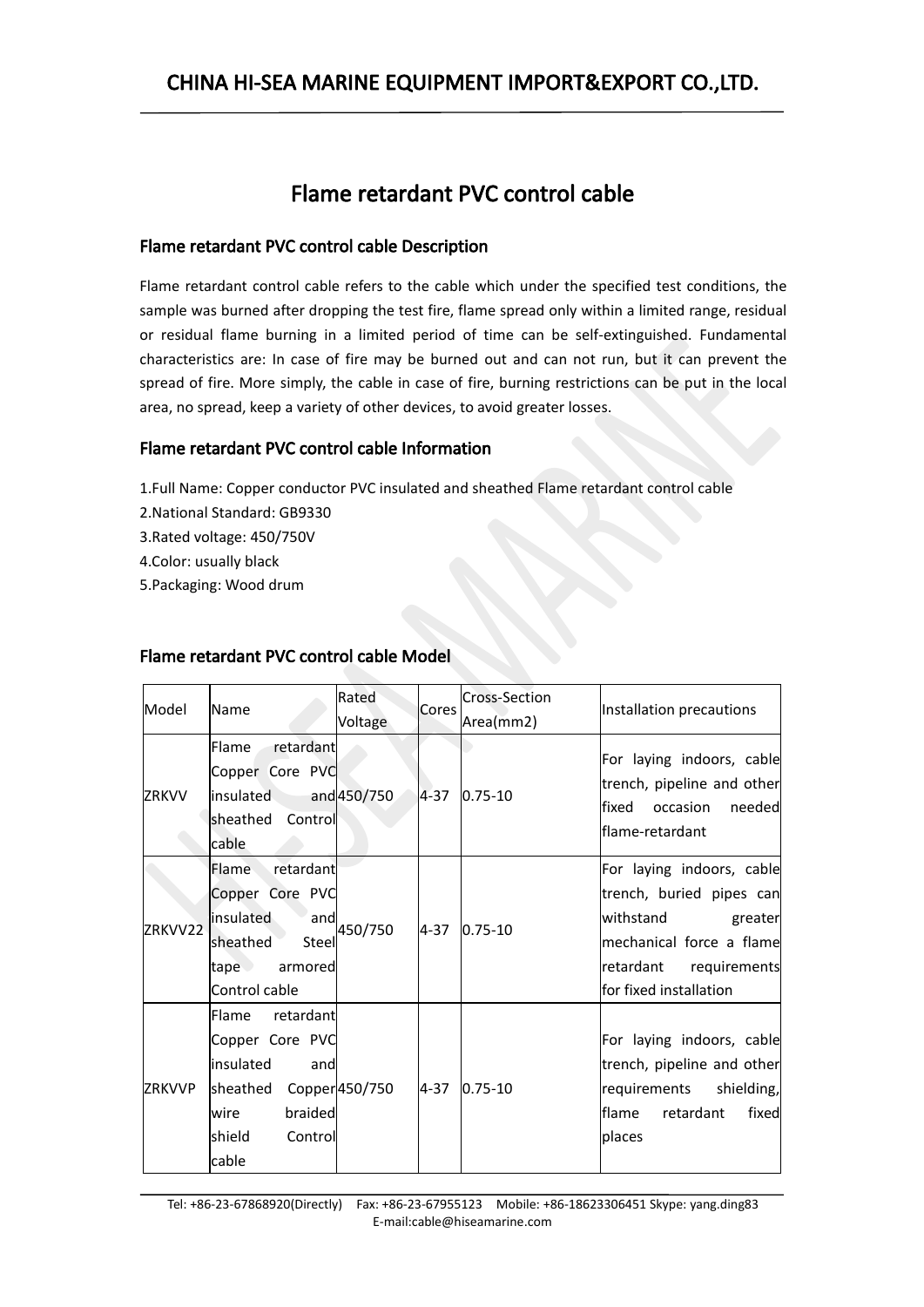| <b>ZRKVVR</b> | retardantl<br><b>IFlame</b><br>Copper Core PVC<br>linsulated<br>sheathed Flexible<br>Control cable                                                | and 450/750    | $ 4-37 $ | $ 0.75 - 10 $ | For laying indoors, there is<br>a requirement of moving<br>land flame retardant                          |
|---------------|---------------------------------------------------------------------------------------------------------------------------------------------------|----------------|----------|---------------|----------------------------------------------------------------------------------------------------------|
|               | retardantl<br><b>Flame</b><br>Copper Core PVC<br>linsulated<br>and<br>ZRKVVRP sheathed<br>braided<br>lwire<br>shield<br>Flexible<br>Control cable | Copper 450/750 | $4-37$   | $ 0.75 - 10$  | For laying indoors, there<br>requirements<br>otl<br>lare<br>mobile and shielding and<br>lflame retardant |

#### Flame retardant PVC control cable technical performance

| Cores×Nomin Conducto<br> al<br>Arear<br>$\sqrt{mm2}$ | Category             | lmm  | 70°C Minimu<br>Max.O.Dm insulation Cores×Nomin<br>resistance<br>ΜΩ. ΚΜ | al Area mm2    | Conducto<br>Category | mm   | 70°C Minimu<br>Max.O.Dm insulation<br>resistance<br>MΩ. KM |  |
|------------------------------------------------------|----------------------|------|------------------------------------------------------------------------|----------------|----------------------|------|------------------------------------------------------------|--|
| $2\times 0.75$                                       | $\vert$ 1            | 8.0  | 0.012                                                                  | $4\times1.5$   | 2                    | 11.5 | 0.010                                                      |  |
| $2\times 0.75$                                       | $ 2\rangle$          | 8.4  | 0.014                                                                  | $4 \times 2.5$ | $ 1\rangle$          | 12.0 | 0.010                                                      |  |
| $ 2\times1.0 $                                       | $\vert$ 1            | 8.4  | 0.011                                                                  | $4\times2.5$   | 2                    | 13.0 | 0.009                                                      |  |
| $ 2\times1.0 $                                       | 2                    | 8.8  | 0.013                                                                  | $4\times4$     | $ 1\rangle$          | 14.0 | 0.0085                                                     |  |
| $2\times1.5$                                         | $\vert$ 1            | 9.4  | $ 0.011\rangle$                                                        | $4\times4$     | 3                    | 15.0 | 0.0077                                                     |  |
| $2\times1.5$                                         | 2                    | 10.0 | 0.010                                                                  | $4\times 6$    | 1                    | 15.0 | 0.0070                                                     |  |
| $2 \times 2.5$                                       | 1                    | 10.5 | 0.010                                                                  | $4\times 6$    | 2                    | 16.5 | 0.0065                                                     |  |
| $2\times2.5$                                         | 2                    | 11.5 | 0.009                                                                  | $4 \times 10$  | 12                   | 20.0 | 0.0065                                                     |  |
| $ 2\times 4 $                                        | $\vert$ 1            | 11.5 | 0.0085                                                                 | 5×0.75         | 1                    | 9.6  | 0.013                                                      |  |
| $2\times 4$                                          | $\vert$ <sup>2</sup> | 12.5 | 0.0070                                                                 | 5×0.75         | 2                    | 10.5 | 0.014                                                      |  |
| $2\times 6$                                          | 1                    | 12.5 | 0.0070                                                                 | $5\times1.0$   | 11                   | 10.0 | 0.011                                                      |  |
| $2\times 6$                                          | $\overline{2}$       | 14.0 | 0.0065                                                                 | $5\times1.0$   | 2                    | 11.0 | 0.013                                                      |  |
| $2 \times 10$                                        | $\vert$ 2            | 17.5 | 0.0065                                                                 | $5\times1.5$   | 1                    | 11.5 | 0.011                                                      |  |
| $3\times 0.75$                                       | $\overline{1}$       | 8.4  | 0.012                                                                  | $5\times1.5$   | 2                    | 12.5 | 0.010                                                      |  |
| $3\times 0.75$                                       | 2                    | 8.8  | 0.014                                                                  | $5 \times 2.5$ | 1                    | 14.0 | 0.010                                                      |  |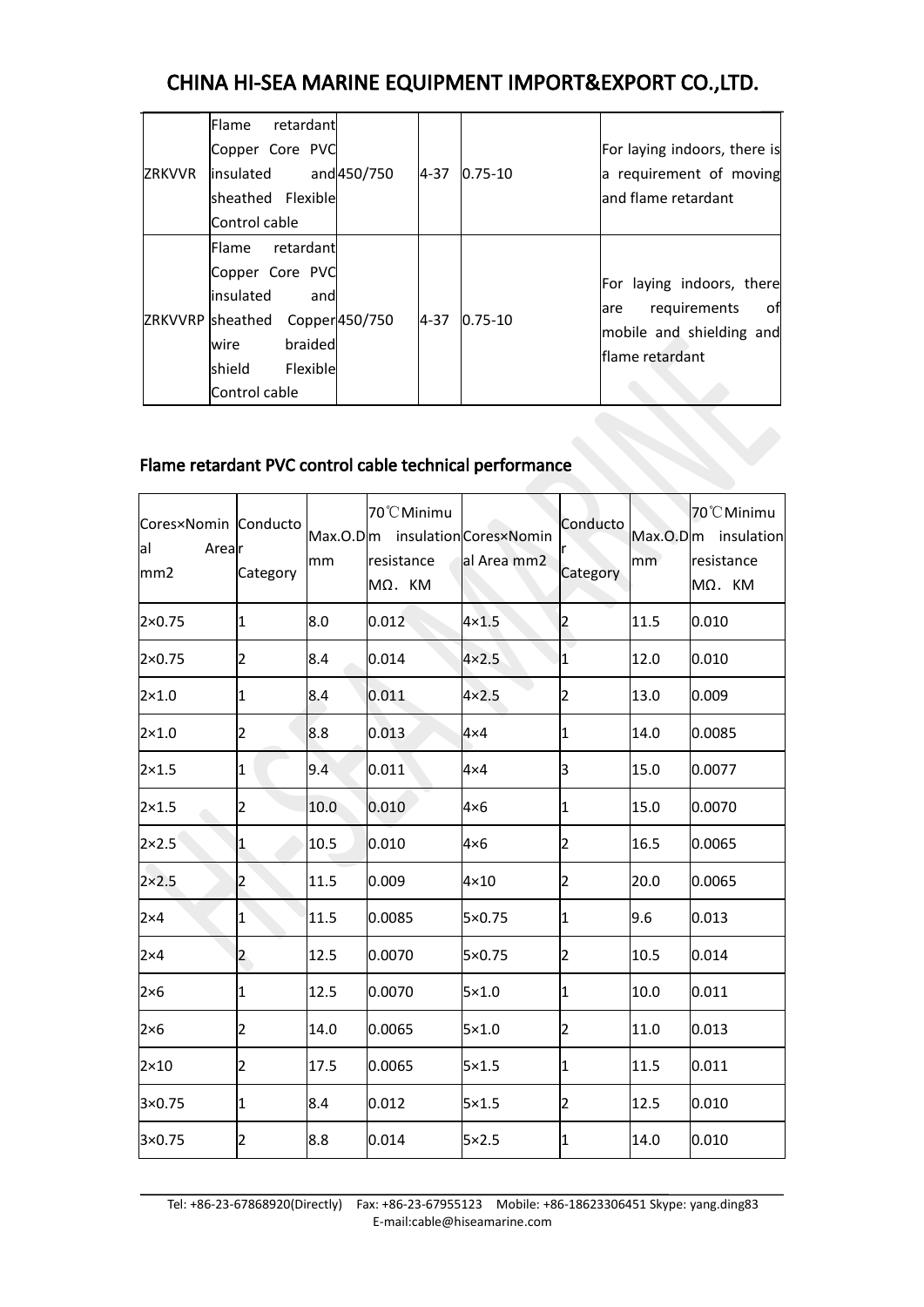| $3\times1.0$   | 1              | 8.8  | 0.011  | $5\times2.5$ | 2           | 14.5 | 0.009  |
|----------------|----------------|------|--------|--------------|-------------|------|--------|
| $3\times1.0$   | 2              | 9.2  | 0.013  | $5\times4$   | 1           | 15.0 | 0.0085 |
| $3\times1.5$   | 1              | 9.8  | 0.011  | $5\times4$   | 12          | 16.5 | 0.0077 |
| $3\times1.5$   | 2              | 10.5 | 0.010  | $5\times6$   | 1           | 16.5 | 0.0070 |
| $3\times3.5$   | $\mathbf{1}$   | 11.0 | 0.010  | $5\times6$   | 2           | 18.0 | 0.0065 |
| $3\times2.5$   | 2              | 12.0 | 0.009  | $5\times10$  | 12          | 22.5 | 0.0065 |
| $ 3\times4 $   | 1              | 12.5 | 0.0085 | 7×0.75       | 1           | 10.5 | 0.012  |
| $ 3\times4 $   | 2              | 13.5 | 0.0077 | 7×0.75       | 2           | 11.0 | 0.014  |
| $ 3\times 6 $  | 1              | 14.0 | 0.0070 | $7\times1.0$ | 1           | 11.0 | 0.011  |
| $ 3\times 6 $  | 2              | 15.0 | 0.0065 | $7\times1.0$ | 2           | 11.5 | 0.013  |
| $ 3\times10 $  | 2              | 18.5 | 0.0065 | $7\times1.5$ | 1           | 12.5 | 0.011  |
| $4\times 0.75$ | 1              | 9.0  | 0.012  | $7\times1.5$ | 2           | 13.5 | 0.010  |
| 4×0.75         | $\overline{2}$ | 9.6  | 0.014  | $7\times2.5$ | $ 1\rangle$ | 15.0 | 0.010  |
| $ 4\times1.0 $ | $\overline{1}$ | 9.4  | 0.011  | $7\times2.5$ | 2           | 16.0 | 0.009  |
| $ 4\times1.0$  | 2              | 10.0 | 0.013  | $7\times4$   | $ 1\rangle$ | 16.5 | 0.0085 |
| $ 4\times1.5 $ | 1              | 10.5 | 0.011  | $7\times4$   | 2           | 17.5 | 0.0077 |

| Cores×Nomin Conducto<br>lal<br>Arealr<br>$\sqrt{mm2}$ | Category       | Max.O.Dm<br>lmm | 70°C Minimu<br>resistance<br>$ MΩ.$ KM | insulation Cores×Nomin<br>al Area mm2 | Conducto<br>Category | $Max.0.$ D $ m$<br>mm | 70°C Minimu<br>insulation<br>resistance<br>MΩ. KM |
|-------------------------------------------------------|----------------|-----------------|----------------------------------------|---------------------------------------|----------------------|-----------------------|---------------------------------------------------|
| $7\times 6$                                           |                | 18.0            | 0.0070                                 | $12\times1.0$                         | 12                   | 15.5                  | 0.013                                             |
| $7\times6$                                            | 2              | 19.5            | 0.0065                                 | $12\times1.5$                         | 11                   | 16.5                  | 0.011                                             |
| $7\times10$                                           | $\overline{2}$ | 24.0            | 0.0065                                 | $12\times1.5$                         |                      | 17.5                  | 0.010                                             |
| 8×0.75                                                | 1              | 11.5            | 0.012                                  | $12\times2.5$                         | 1                    | 19.0                  | 0.010                                             |
| $8\times 0.75$                                        | 2              | 12.0            | 0.014                                  | $12\times2.5$                         | 2                    | 20.5                  | 0.009                                             |
| $ 8\times1.0 $                                        |                | 13.0            | 0.011                                  | $12\times4$                           |                      | 21.5                  | 0.0085                                            |
| $8\times1.0$                                          | 2              | 13.0            | 0.013                                  | $12\times4$                           | 2                    | 23.0                  | 0.0077                                            |
| $ 8\times1.5 $                                        |                | 14.5            | 0.011                                  | $12\times 6$                          |                      | 23.5                  | 0.0070                                            |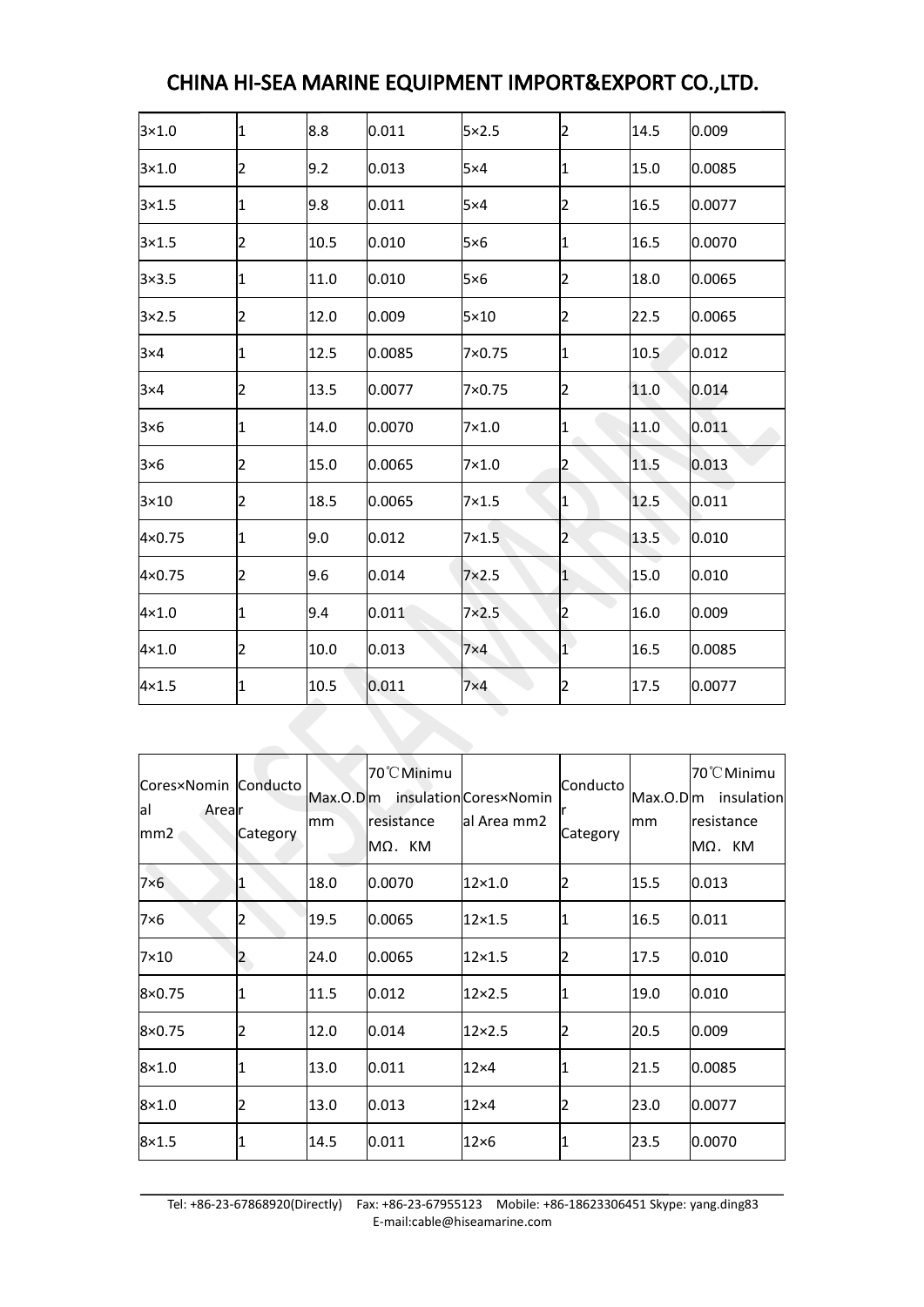| $8\times1.5$    | $\overline{2}$ | 15.5 | 0.010            | $12\times 6$    | 2            | 26   | 0.0065 |
|-----------------|----------------|------|------------------|-----------------|--------------|------|--------|
| $8\times2.5$    | $\overline{1}$ | 16.5 | 0.010            | 14×0.75         | 1            | 14.5 | 0.012  |
| $8\times2.5$    | 2              | 17.5 | 0.009            | 14×0.75         | 2            | 15.0 | 0.014  |
| 8×4             | $\mathbf{1}$   | 18.0 | 0.0085           | $14\times1.0$   | $\vert$ 1    | 15.0 | 0.011  |
| 8×4             | 2              | 19.5 | 0.0077           | $14\times1.0$   | 2            | 16.0 | 0.013  |
| $8\times6$      | 1              | 20.0 | 0.0070           | $14\times1.5$   | $\vert$ 1    | 17.0 | 0.011  |
| $8\times6$      | 2              | 22.0 | 0.0065           | $14\times1.5$   | 2            | 18.5 | 0.010  |
| $8\times10$     | 2              | 27.0 | 0.0065           | $14\times2.5$   | $\vert$ 1    | 19.5 | 0.010  |
| 10×0.75         | 1              | 13.5 | $ 0.012\rangle$  | $14 \times 2.5$ | 2            | 21.5 | 0.009  |
| 10×0.75         | $\overline{2}$ | 13.5 | 0.014            | $14\times4$     | $\mathbf{1}$ | 23.5 | 0.0085 |
| 10×1.0          | 1              | 14.0 | 0.011            | $14\times4$     | 2            | 24.5 | 0.0070 |
| $ 10\times1.0 $ | $\overline{2}$ | 15.0 | $ 0.013\rangle$  | $14\times 6$    | $ 1\rangle$  | 24.5 | 0.0070 |
| $ 10\times1.5 $ | $\overline{1}$ | 16.0 | 0.011            | $14\times 6$    | $\vert$ 2    | 27.0 | 0.0065 |
| 10×1.5          | $\overline{2}$ | 17.0 | $ 0.010\rangle$  | 16×0.75         | 1            | 15.0 | 0.012  |
| 10×2.5          | 1              | 18.5 | $ 0.010\rangle$  | 16×0.75         | $ 2\rangle$  | 16.0 | 0.014  |
| 10×2.5          | $\overline{2}$ | 19.5 | 0.009            | $16\times1.0$   | 1            | 15.5 | 0.011  |
| 10×4            | $\overline{1}$ | 20.5 | 0.0085           | $16\times1.0$   | 2            | 17.0 | 0.013  |
| $10\times4$     | $\overline{2}$ | 22.5 | 0.0077           | $16\times1.5$   | 1            | 18.0 | 0.011  |
| $10\times 6$    | 1              | 22.5 | $ 0.0070\rangle$ | $16\times1.5$   | 2            | 19.5 | 0.010  |
| 10×6            | 2              | 25.0 | 0.0065           | $16\times2.5$   | 1            | 21.0 | 0.010  |
| 10×10           | $\overline{2}$ | 30.5 | 0.0065           | $16\times2.5$   | 2            | 23.0 | 0.009  |
| 12×0.75         | $\mathbf{1}$   | 13.5 | $ 0.012\rangle$  | 19×0.75         | 1            | 15.5 | 0.012  |
| 12×0.75         | $\overline{2}$ | 14.5 | 0.014            | 19×075          | 2            | 16.5 | 0.014  |
| 12×1.0          | $\overline{1}$ | 14.5 | 0.011            | 19×1.0          | 1            | 16.5 | 0.011  |
| 19×1.0          | $\overline{2}$ | 17.5 | 17.5             | 37×0.1          | 2            | 23.5 | 0.013  |
| 19×1.5          | $\vert$ 1      | 19.0 | 0.011            | 37×1.5          | 1            | 25.0 | 0.011  |
| 19×1.5          | $\overline{2}$ | 20.5 | 0.010            | 37×1.5          | 2            | 27.0 | 0.010  |